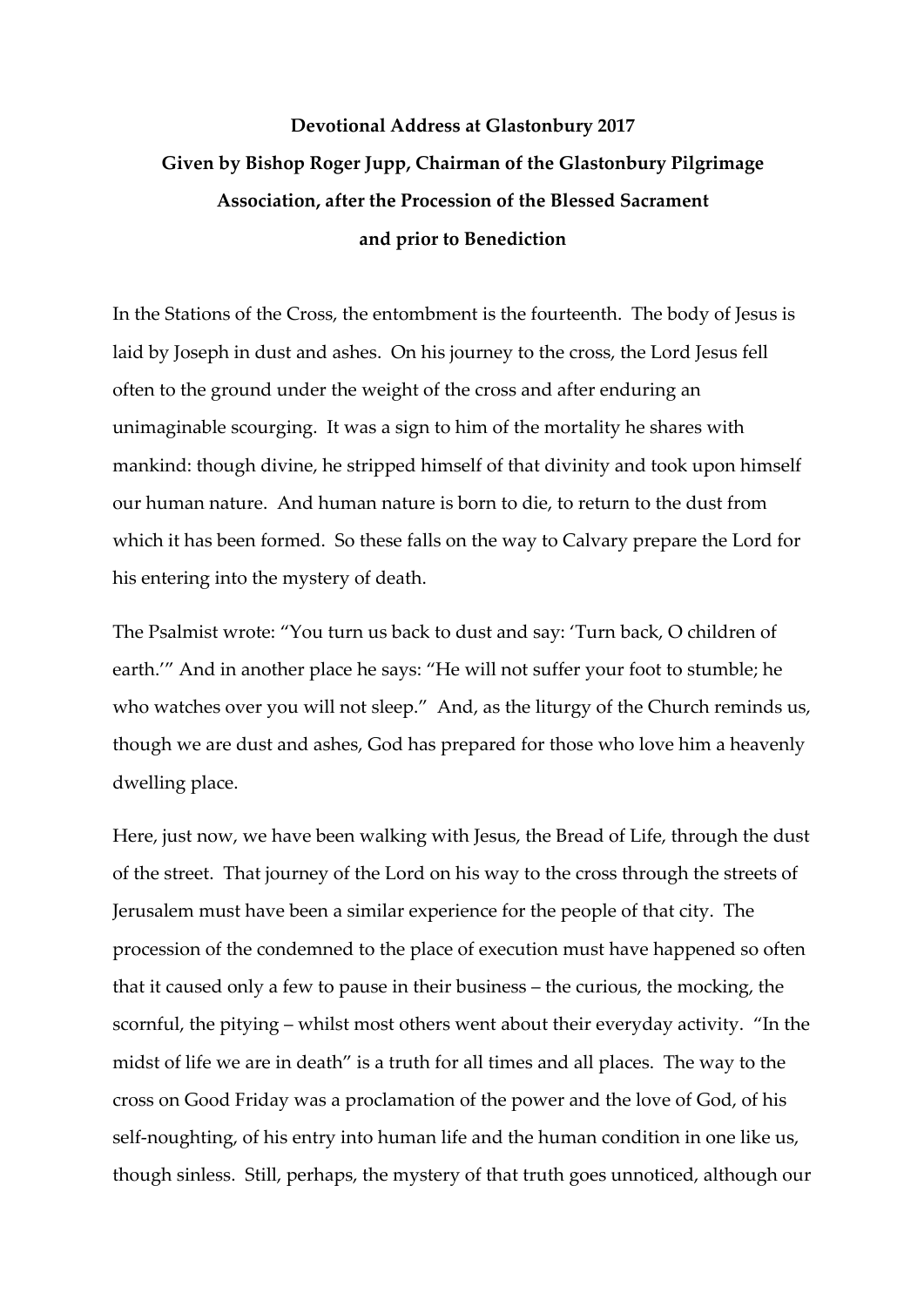confused and confusing world needs the message of God's salvation in Christ just as much. Then, as now, we only find God in the brokenness of humanity, in the dust and the dirt of the way of the cross. Our walking with Jesus the Bread of Life through these streets remains the powerful symbol of the God who enters into the midst of our world but is often disregarded because the drama of his entry is not what is expected. Bread is a simple and fragile thing and quickly crumbles to dust. But this Bread is what the Lord has taken into his hands, what he has blessed, broken and given to be shared. "As often as you eat this bread… you proclaim the Lord's death until he comes," St Paul tells us.

The journey to the cross was a triumphant procession. It led to the Lord's glorification and to his victory over evil and sin and death. Our walking with Jesus, the Bread of Life, is a symbol for us of that journey from death to life, despite sharing in the dust and ashes of human existence. We too go with him to glorification, for God has taken what is ours and raised it up out of dust and ashes. By becoming what we are, by sharing in our human nature, God in Christ has blessed it and raised it and shared with us what we are to become by our being united with Jesus in his passion and death. All we have to do is join his way to the cross – to follow him and enter into his mystery. To go with Jesus, the Bread of Life, to find ourselves nourished and fed, sustained and defended, led by him through the dust of the desert of this life to the green pastures of that place he has prepared for those who love him. Those who follow in the way of the Bread of Life know these things and rejoice in them. Both rich and poor, with the saints, stretch out eager hands to take God's holy food.

"Let Christ crucified be sufficient for thee, and with him do thou suffer and rest," urges St John of the Cross. As we recall the Lord Jesus entombed at the hands of Joseph of Arimathaea, we are reminded by the Carmelite saint that "He that seeks not the cross of Christ seeks not the glory of Christ." And that "if we would attain the possession of Christ, never seek him without the cross."